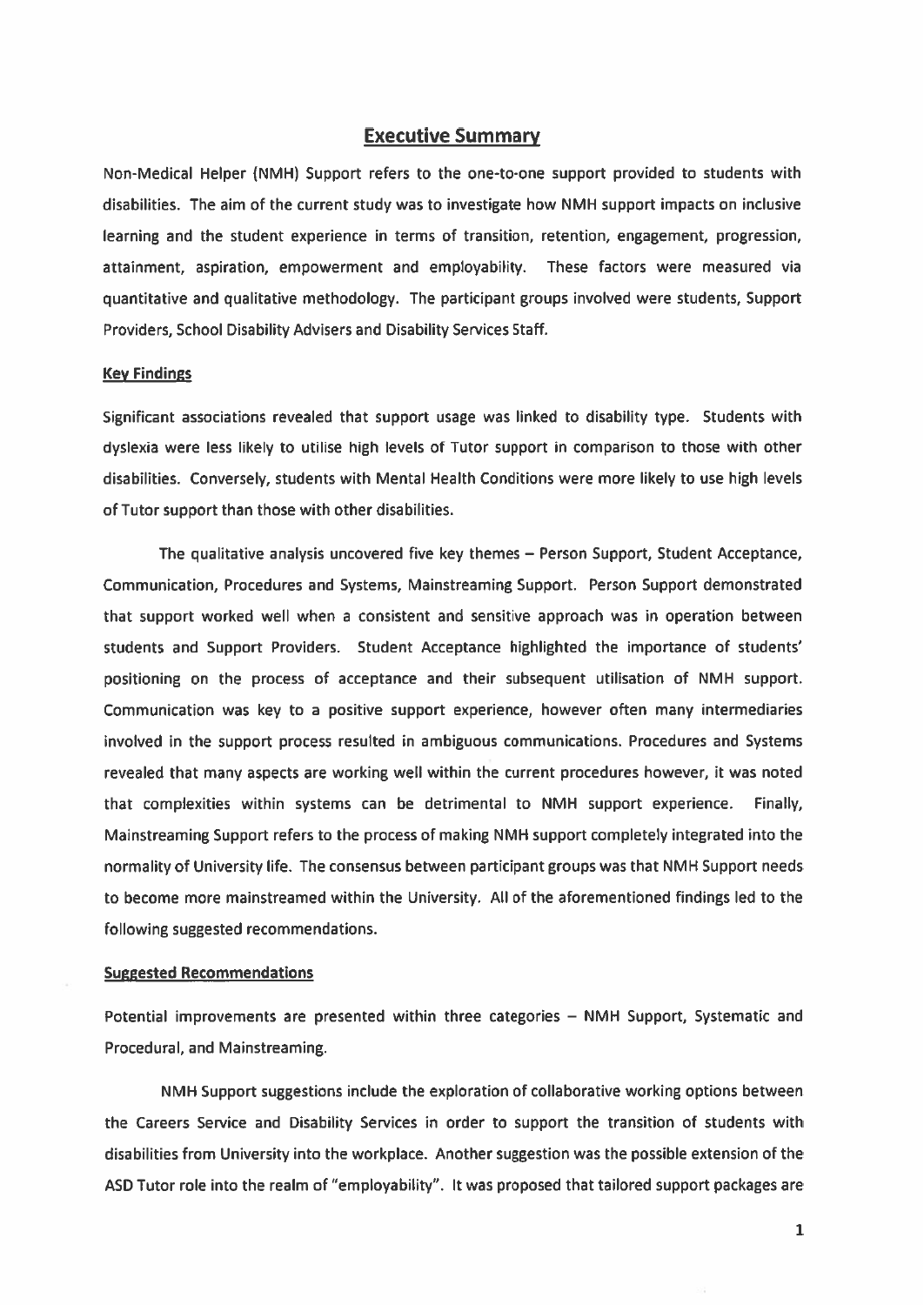extended to all types of Tutor support. In addition, where possible, Note Takers with the appropriate specialised disciplines, should be assigned to STEM subject students.

Systematic and Procedural suggestions include making Support Providers aware of their assigned student's disability. <sup>A</sup> Review System, would involve contacting students half way through the first semester and this would determine how well students are progressing with their NMH support, thus promoting the optimal service. It was proposed that Support Providers engage in <sup>a</sup> thorough recruitment and vetting process, involving the implementation of <sup>a</sup> new assessment procedure for new Support Providers that requires the completion of mandatory practical tests. In addition, the implementation of an electronic Work Record sign-off system would mean that Work Records are easily confirmed remotely, eliminating the need to meet face-to-face and noncommunication issues. The potential of <sup>a</sup> support weaning-off system has been postulated so that as the student progresses through their studies, their NMH support is scaled down. Due to the nature of some disabilities, the system would need to be selectively implemented. Additionally, the opportunity for students in receipt of NMH Support to communicate with other students in the same position was recommended.

Mainstreaming Support recommendations involve the promotion of acceptance in order to diminish the stigma attached to NMH Support. Moreover, the provision of services for Support Providers such as access to Wi-Fi, Queen's Online and Queen's email addresses would demonstrate the importance the University <sup>p</sup>laces on NMH Support. Additionally, one suggestion was that academic staff should be given access to information regarding whether or not their students are using their NMH support and this would allow informed decisions to be made with regards to coursework extensions.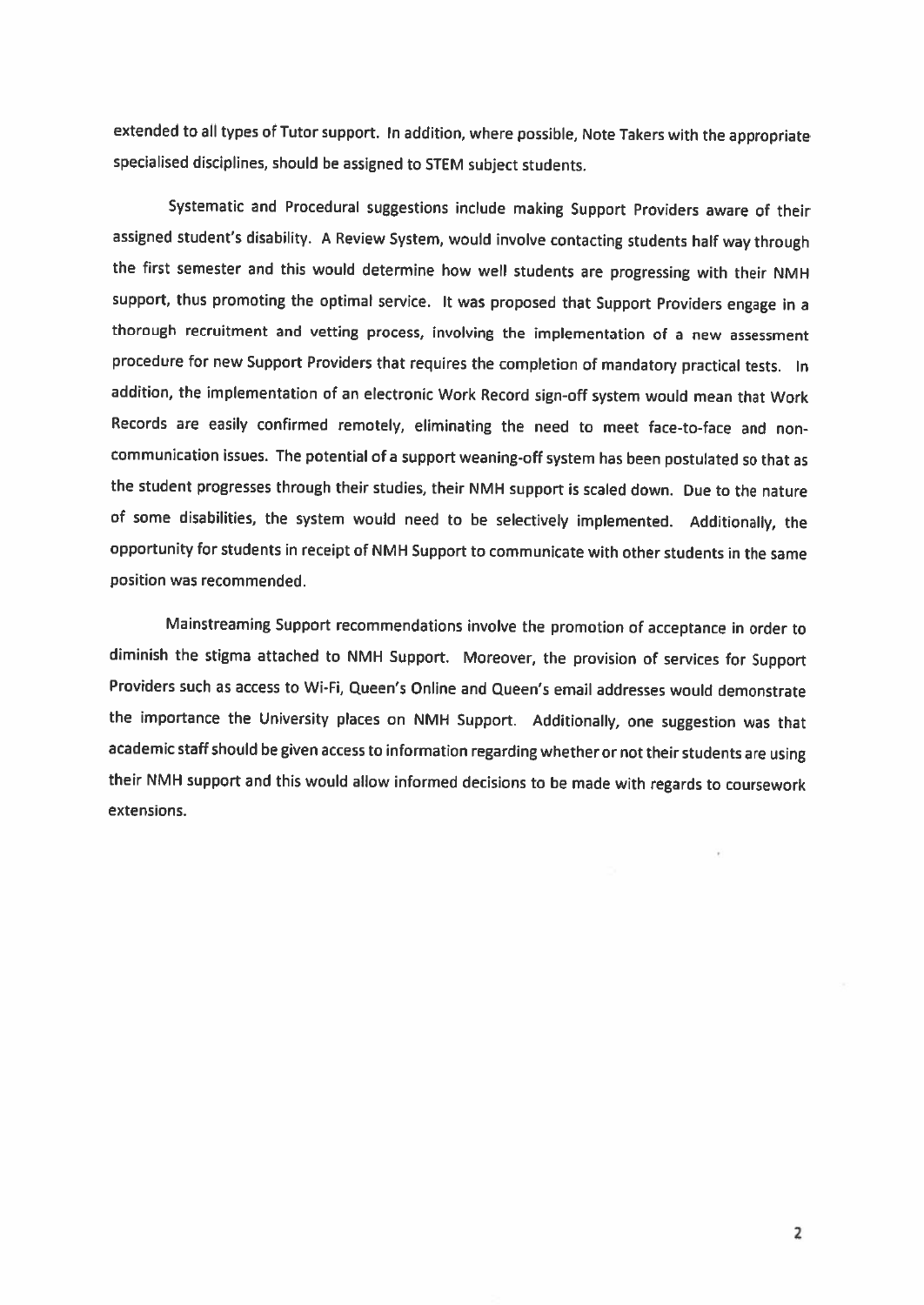# **Discussion**

As outlined in the Introduction, the purpose of this study was to assess the service supplied by the Queen's Register of the Support Providers over <sup>a</sup> six year duration from 2008 when the service first came into being. The research question addressed the impact of NMH suppor<sup>t</sup> on inclusive learning and the student experience in terms of transition, retention, engagement, progression, attainment, aspiration, empowermen<sup>t</sup> and employability. The following two hypotheses were pu<sup>t</sup> forward in order to investigate the research question:

- 1. NMH suppor<sup>t</sup> utilisation will lead to better student experiences and academic outcomes which will be evaluated by impact on the eight key factors
- 2. NMH Support utilisation will be influenced by factors such as disability type, age and gender of student.

These hypotheses were tested directly by the quantitative analyses and indirectly explored via the focus group analyses. As the findings have already been discussed within the Results section, they will only be briefly outlined here, together with further explanation for the outcomes. To suppor<sup>t</sup> the recommendations for the future development of the service, references will be made to relevant literature. In addition, as no research is conducted within <sup>a</sup> vacuum, every study will have its limitations so these will also be addressed within this section.

# Summary of Findings

Hypothesis one was supported by the qualitative analysis which allowed the construction of five key themes which were contingent upon the initial eight key factors. Under the theme of Person Support, it was noted that when suppor<sup>t</sup> worked well, <sup>a</sup> consistent and sensitive approach was in operation where <sup>a</sup> rappor<sup>t</sup> had been developed and both parties were aware of the suppor<sup>t</sup> boundaries. These factors were of utmost importance for students with ASD who preferred to work with <sup>a</sup> familiar person and required <sup>a</sup> structured approach. Person Support was also very important for students in receipt of Note Taker suppor<sup>t</sup> which was optimal when they were afforded subject-specific note takers.

The theme of Student Acceptance was addressed by the process of acceptance. The less advanced <sup>a</sup> student was on the process of acceptance, the less likely he or she was to take ownership of their suppor<sup>t</sup> needs or to utilise the recommended NMH support. This is supported by Richardson (2009) who noted that students with disabilities do not want to be seen as any different to other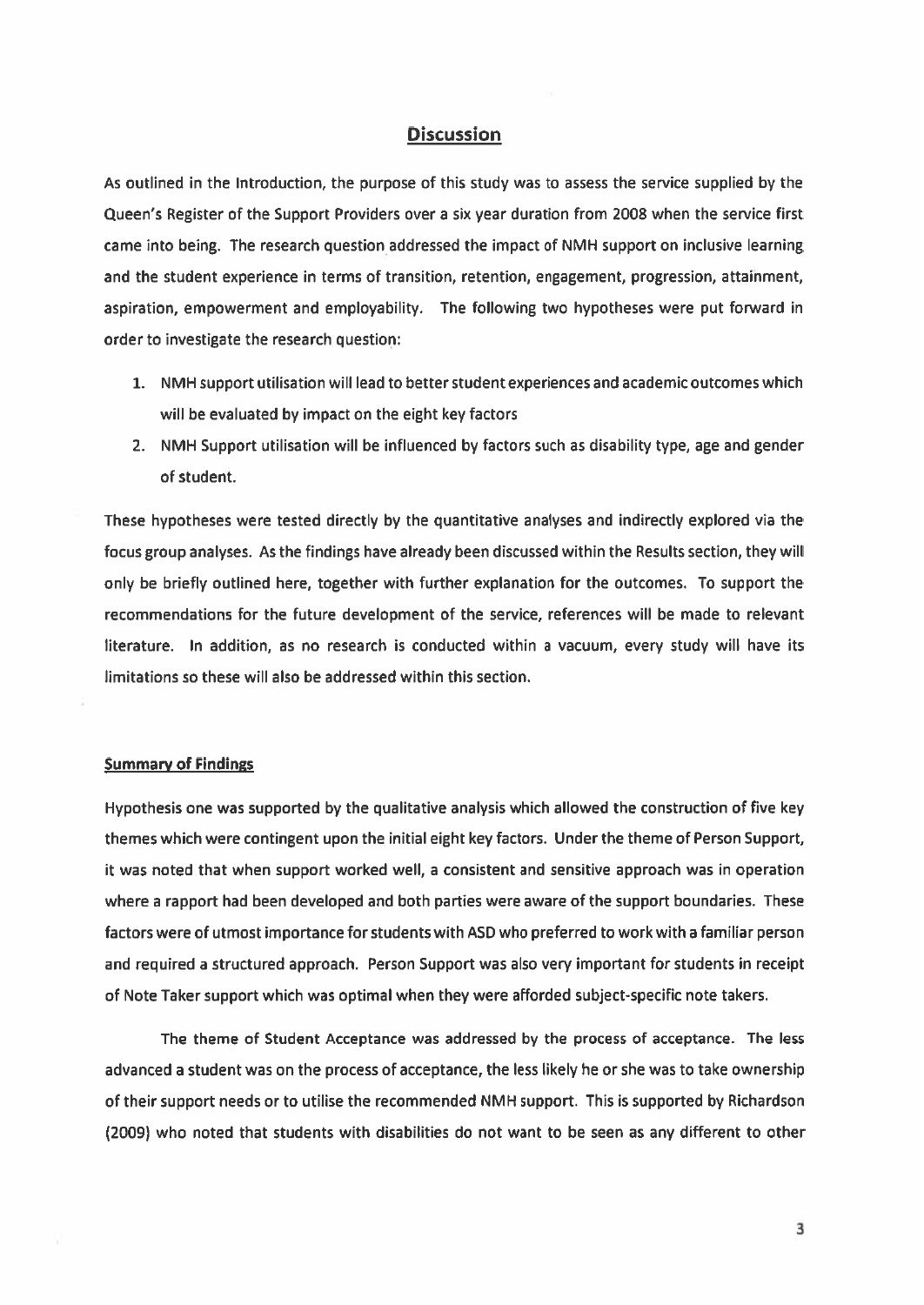students. Less accepting students were also likely to believe that disability disclosure would have <sup>a</sup> negative impact on his/her studies or career.

Within the theme of Communication, students suggested that they would benefit from communicating with other students who have disabilities. However, the most prevalent factor within this theme was that there are many intermediaries contributing to the miscommunication of information. Fuller et al. (2008) highlighted the importance that communication between intermediaries holds and they suggested that better communication would lead to more effective support for students with disabilities. The current study revealed that the means of communication used by Support Providers was not always appropriate and that student non-communication could lead to Support Providers not getting Work Records signed. Poor communication may therefore be linked to complex procedures and systems which other authors have noted prevail in disability support (Hopkins, 2011). Support Providers also felt that the procedures and systems do not shelter them from being subject to unfeasible expectations. All participant groups were in agreement that <sup>a</sup> more integrative learning environment needs to be created and suggestions to achieve this were online Work Record sign-off, <sup>a</sup> more thorough recruitment and vetting process, <sup>a</sup> review system for Support Providers, <sup>a</sup> weaning-off system and the use of NMH utilisation data to judge requests for extensions at the School level. The latter example demonstrates how NMH support needs to be more mainstreamed. Mainstreaming support would empower students because the study demonstrated that when students were educated about their support requirements, they had good outcomes. However, there is still <sup>a</sup> way to go in terms of mainstreaming NMH support and this is the case in many institutions (Hockings, 2010). Such developments would require <sup>a</sup> 'holistic approach' (Madriaga, 2007) and normalising the idea of NMH Support within the University and the potential of <sup>g</sup>iving Wi Fi and QOL access to Support Providers would go a long way in mainstreaming support.

There was much overlap between the qualitative and quantitative results but both types of data helped to provide some backing for Hypothesis Two. It was found that disability type related to the level of support usage. Students with mental health difficulties were the group most likely to use high levels of support. This suggests that by registering with Disability Services, students with mental health conditions ignore the possible stigma attached to their disability as they are aware that they need help to overcome their issues. This was backed up within the key theme of Student Acceptance where it was noted that students were more likely to engage with their NMH support when they had accepted their disability as part of their identity.

In contrast to other types of support, Dyslexia Tutor support usage was more likely to range from no support to low/medium levels of support use as opposed to high levels. However, Figure <sup>3</sup>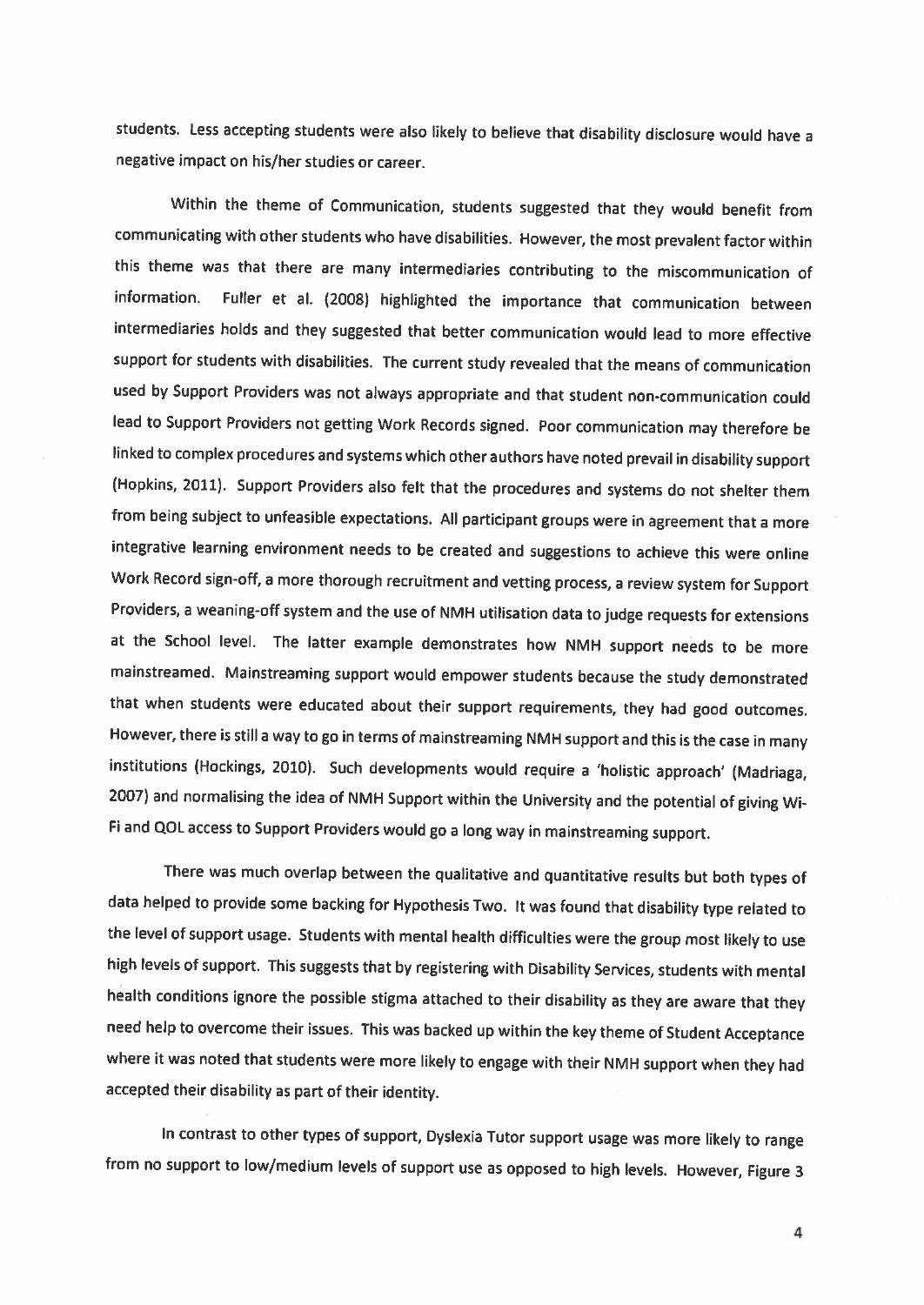highlighted that those who used <sup>a</sup> high level of Dyslexia Tutor suppor<sup>t</sup> were more likely to achieve <sup>a</sup> higher 2.1 degree classification than those who used <sup>a</sup> medium level of support, and those who used no dyslexia suppor<sup>t</sup> at all were likely to achieve <sup>a</sup> 2.2 classification. This is <sup>a</sup> very important finding as high levels of competition in the current job market mean that graduates who achieve <sup>a</sup> 2.1 are likely to gain better employment more quickly than those with <sup>a</sup> 2.2. It is necessary to uncover the reasons why students with dyslexia do not use <sup>a</sup> high level of suppor<sup>t</sup> and one possible explanation is that, like many students with hidden disabilities, they do not see themselves as having <sup>a</sup> disability (Fuller, Healey, Bradley & Hall, 2004).

Despite the suppor<sup>t</sup> for hypothesis two in terms of disability type, the quantitative analysis highlighted no suppor<sup>t</sup> with regard to two further factors, age and gender. However, the key theme of Student Acceptance revealed that maturity is an important factor in suppor<sup>t</sup> utilisation and this can be linked indirectly to age. Students noted that they attached less stigma to their suppor<sup>t</sup> as they progressed through the years and this demonstrates the impact of maturity on <sup>a</sup> student's stage on the process of acceptance.

Earlier in the section, it was acknowledged that students with mental health difficulties are significantly more likely than other students to use <sup>a</sup> high level of support. It is important to state that despite this group utilising support, they actually tend to achieve much lower degree marks than those who use <sup>a</sup> medium level of suppor<sup>t</sup> or no suppor<sup>t</sup> at all. It was anticipated that this is because students using the highest levels of suppor<sup>t</sup> experience their disability as having an intense impact upon their daily functioning and as <sup>a</sup> result, their difficulties impact negatively on their academic outcomes. The positive here is that, despite achieving the lowest academically of all students receiving tutoring support, the suppor<sup>t</sup> allowed them to remain at Queen's to complete their degrees. This is noteworthy because often due to the fluctuating nature of mental health conditions, students with this disability tend to drop out of their studies (Richardson, 2010).

In spite of the lack of statistical significance, it is important to note the interesting graphical displays derived from ASD and Study Skills Tutoring suppor<sup>t</sup> (Figure 3). The fact that students with ASD Tutor suppor<sup>t</sup> have the best outcomes when they received <sup>a</sup> high level of suppor<sup>t</sup> but the poores<sup>t</sup> outcomes with <sup>a</sup> medium level of suppor<sup>t</sup> may relate to the fact that those with ASD need structure to develop their skills as was noted by MacLeod and Green (2009). With only <sup>a</sup> medium level of support, it was unlikely that the users in this group were using their suppor<sup>t</sup> in <sup>a</sup> structured way, unlike those high level users who tended to meet their Tutors on <sup>a</sup> weekly basis. Another reason why students with ASD may not use suppor<sup>t</sup> is that if they have <sup>a</sup> negative experience with <sup>a</sup> Support Provider, they tend not to ask for <sup>a</sup> new Support Provider (Fleischer, 2012). The explanation given for this by one student was the feeling that their Disability Officer would misunderstand his reasoning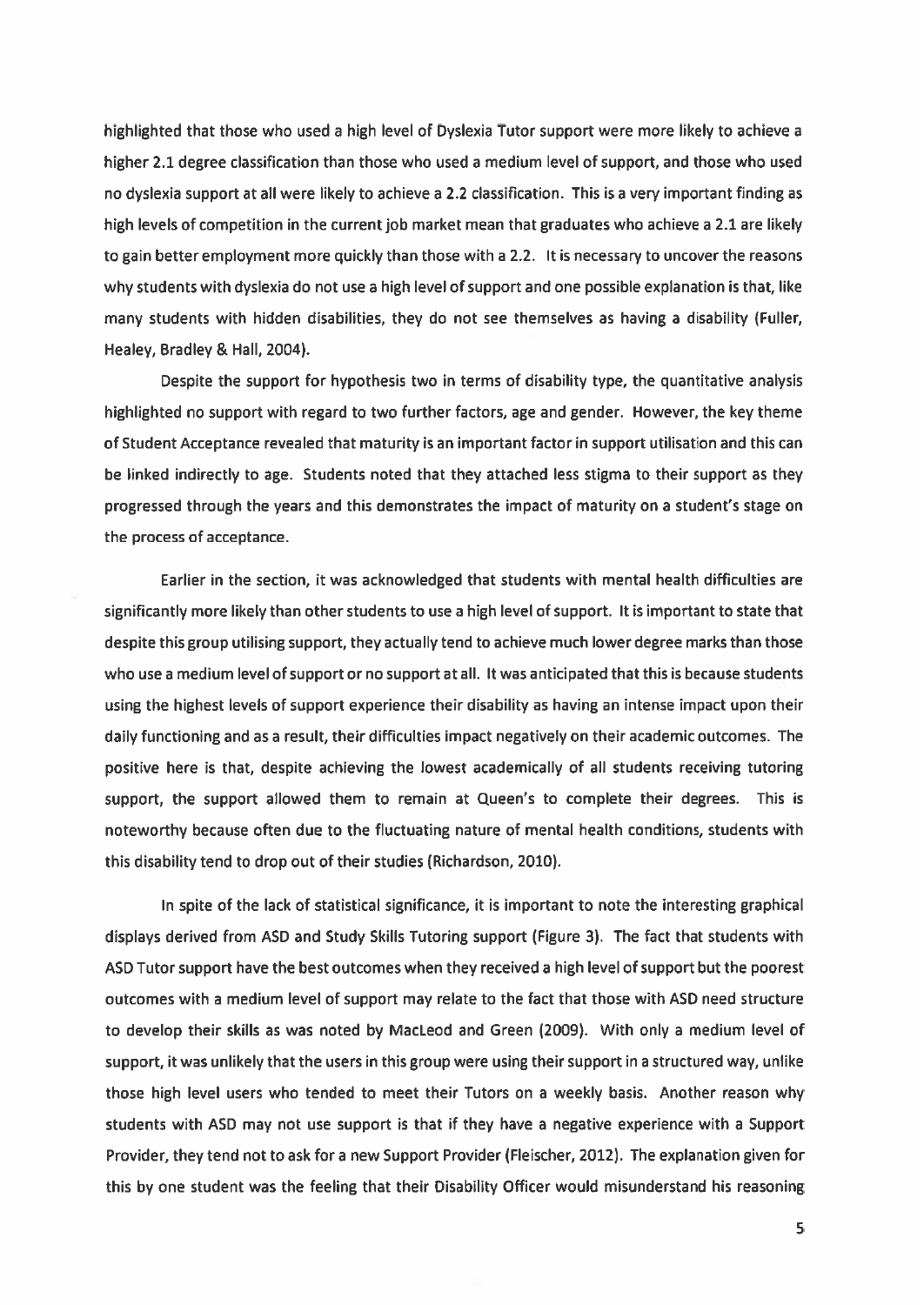(Fleischer). <sup>A</sup> more 5erious finding was that of Knott and Taylor (2014) who stated that those with ASD did not value all of the support they received at university. Some students with ASD felt that social mentoring led to them feeling less included whereas the unofficial support services, like games societies, provided them with <sup>a</sup> better, more inclusive style of support.

Those who received Study Skills Tutor support tended to achieve lower marks with higher levels of support utilisation. The study revealed that those using <sup>a</sup> low level of support tended to achieve 2.ls, whereas those using <sup>a</sup> high proportion of support were more likely to achieve 2.2s. Perhaps this is because students receiving Study Skills Tutor support are <sup>a</sup> much more diverse group, with disabilities that range from visual impairments to dyspraxia. As such, Study Skills Tutors are presented with <sup>a</sup> much greater challenge, they may not have the experience necessary to work with students with mental health issues or dyslexia for example. In addition, many students within this group have dyslexia and they may have opted for this form of support as they believed lower levels of stigma are attached to Study Skills Tutoring in comparison to Dyslexia Tutoring. Study Skills Tutoring is not tailored to the specific needs of students with dyslexia as Dyslexia Tutor support is. Hence, students with dyslexia may be disadvantaged by deciding to take Study Skills support instead of Dyslexia Tutor Support. Needs Assessors should therefore encourage students with dyslexia to opt instead for Dyslexia Tutoring support as it provides students with more appropriate support tailored specifically to their disability.

## Recommendations

The aforementioned findings have provided the basis for the following recommendations that will now be outlined under the subheadings of NMH Support Recommendations, Systematic and Procedural Recommendations and Mainstreaming Recommendations.

## NMH Support Recommendations

The first recommendations link to "employability". One suggestion was that the Careers Service and Disability Services could explore collaborative working options in order to support the transition of students with disabilities from University into the workplace. Another suggestion was the possible extension of the ASD Tutor role into the realm of "employability". The ASD Tutor would be permitted to work with their students on various issues relating to <sup>p</sup>lacement and graduate employment. The main reason for this suggestion is because of the nature of their disability, students with ASD may have difficulty working with an unfamiliar person. Students' with ASD will have already formed <sup>a</sup> rapport with their Tutors by the time they start thinking about <sup>p</sup>lacements/graduate employment,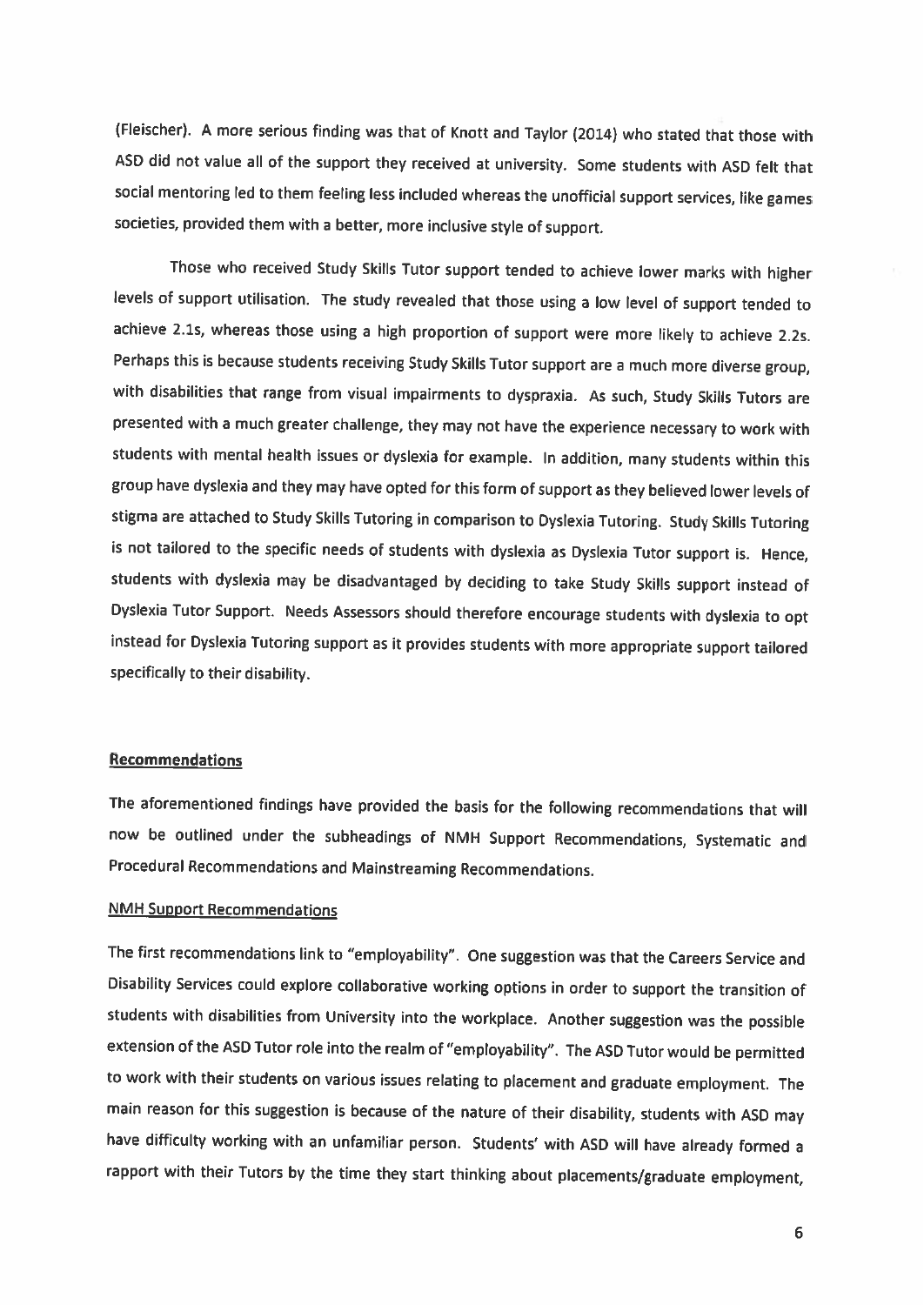and as such, ASD Tutors are in <sup>a</sup> prime position to provide suppor<sup>t</sup> in this area. Moreover, as experts on the sensitivities of those with ASD, ASD Tutors, alongside the Careers Service, would be able to tailor interview awareness specifically to the needs of those on the autistic spectrum. Other institutions, for example the University of Cambridge, already operate systems involving specialist careers advice for students with ASD. This development is of particular importance because students with ASD find it extremely difficult, and in some cases, impossible to secure work placements and graduates with this disability are more likely to be unemployed than other graduates (Hastwell, Harding, Martin & Baron-Cohen, 2014).

Secondly, research has suggested that individually tailored suppor<sup>t</sup> packages could provide the necessary structure and flexibility needed for those with ASD (MacLeod & Green, 2009). The current study documented that consistency and stability are crucial for <sup>a</sup> successful outcome from ASD Tutor support. Therefore it is recommended that the notion of tailored suppor<sup>t</sup> packages is extended to all types of Tutor support. This would mean that staff would be able to monitor more easily and closely the progress of students, plus, having <sup>a</sup> more targeted approach should help to improve the outcomes associated with Study Skills Tutor support. Additionally, Needs Assessors should be advised that because students tend to perform better when provided with <sup>a</sup> more specialised type of support, Study Skills tutoring should not be recommended if another option is available such as Academic Mental Health, Dyslexia or ASD Tutor Support.

Thirdly, it is recommended that, where possible, Note Takers with the appropriate specialised disciplines including science, mathematics, technology and engineering, are assigned to STEM subject students. Without the appropriate STEM subject background knowledge and expertise, Note Takers were unable to take comprehensive and accurate notes. As <sup>a</sup> result, the playing field may not have been levelled for some students because the notes were not sufficiently comprehensive for examination and coursework preparation. In addition, the mathematical and formula-driven nature of these disciplines means that <sup>a</sup> Note Taker is <sup>a</sup> more appropriate recommendation than <sup>a</sup> Dictaphone. Again, this is something Needs Assessors should keep in mind as it was suggested that <sup>a</sup> Dictaphone may actually hinder <sup>a</sup> student's performance in such disciplines.

#### Systematic and Procedural Recommendations

In line with Fuller et al. (2008), <sup>a</sup> better system of communication should be established between intermediaries. The following suggestions would help to improve communication channels. Firstly, Support Providers should be made aware of their student's disability. This means that they could take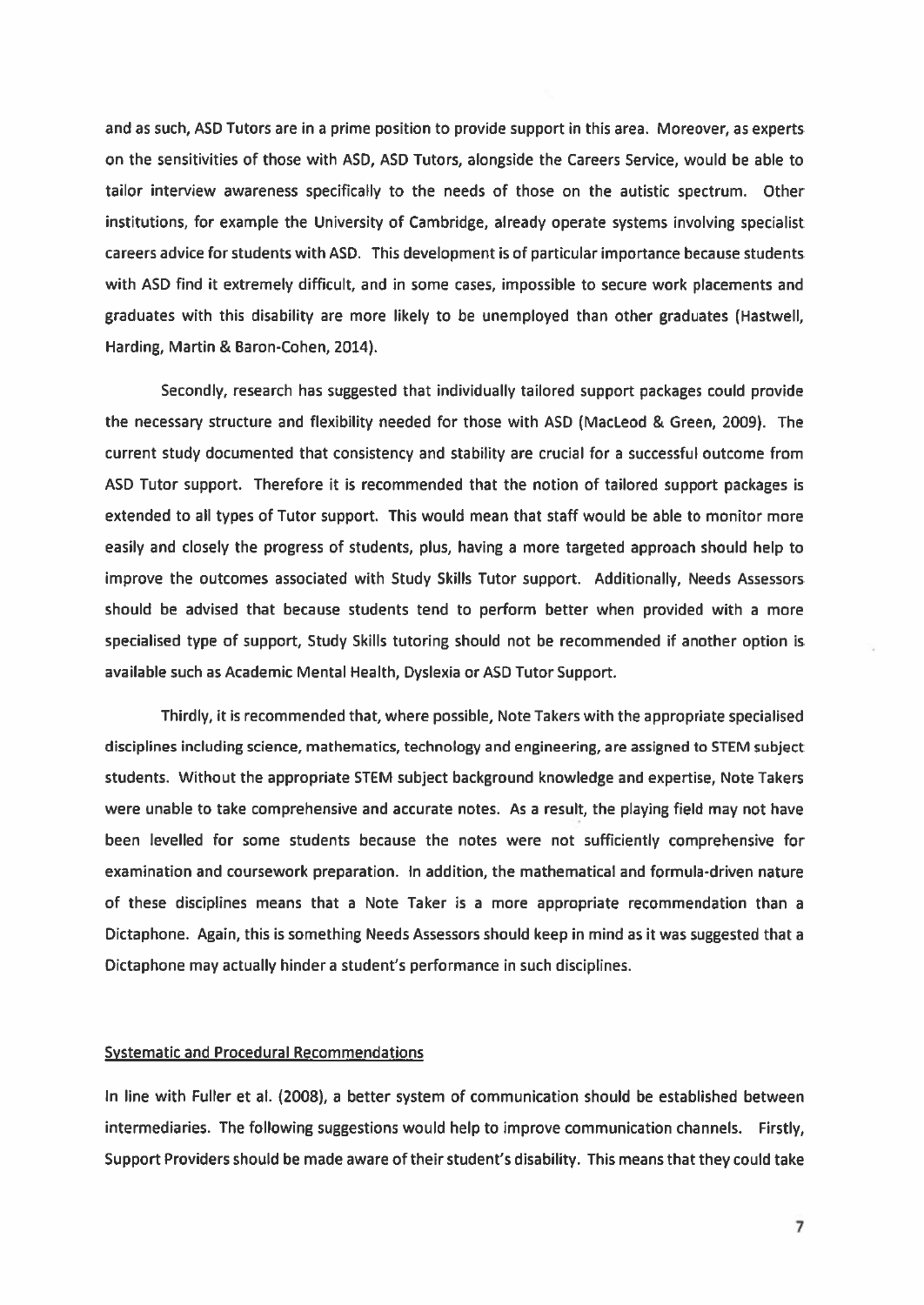disability-related issues into account when meeting their student for the first time and through constructive questioning Note Takers, for example, would be better able to tailor their notes to the student's needs. Currently, the Queen's Register requires Tutors to produce an Interim Report for each of their students but the evaluation process could be advanced by the implementation of <sup>a</sup> review system. This would involve contacting students half way through the first semester to determine how they are progressing with their NMH support. This would mean that students could report any issues discreetly for resolution at the earliest possible stage, prior to examinations. This converges with the monthly progress reports on Support Provider performance that the University of York implements. Even adding an area to the website or QOL where students could discreetly feed back on their support at any time (as has been done by other institutions) would allow the provision of ongoing feedback.

it was also suggested that Support Providers are more closely monitored. For example, the University of Leeds operates <sup>a</sup> system whereby notes are randomly checked and Tutors are required to do several supervised sessions per year. Furthermore, Support Providers could potentially engage in <sup>a</sup> more thorough recruitment and vetting process, involving the implementation of <sup>a</sup> new assessment procedure for new Support Providers that requires the completion of mandatory practical tests. For example, under test conditions, Note Takers would be required to take comprehensive notes and demonstrate high levels of spelling and grammar and those providing Tutor support would need to demonstrate effective interpersonal skills and an ability to <sup>p</sup>lan comprehensive support sessions.

Moreover, ft is suggested that procedures are put in <sup>p</sup>lace so that Support Providers are not subject to unfeasible expectations. The implementation of an Electronic Work Record sign-off system would mean that Work Records are easily confirmed remotely, eliminating the need to meet face-toface, meaning that students are no longer singled out at lectures. Electronic Work Record sign-off would also eliminate non-communication issues which can lead to payment delays or non-payment. Such <sup>a</sup> measure has already been sanctioned within other universities, including the University of Cambridge. Furthermore, it is suggested that the paid type-up time for Note Takers is increased to one hour because Note Takers reported being unable to complete their notes in the thirty minutes designated for each hour of note taking. Increased type-up time should mean that notes are of better quality as diligent Note Takers will have more time to write up their extensive notes.

The potential of <sup>a</sup> support weaning-off system has been postulated so that as the student progresses through their studies, their NMH support is scaled down. The aim of NMH support is to equip students with skills to be self-sufficient, independent learners. However without <sup>a</sup> weaning-off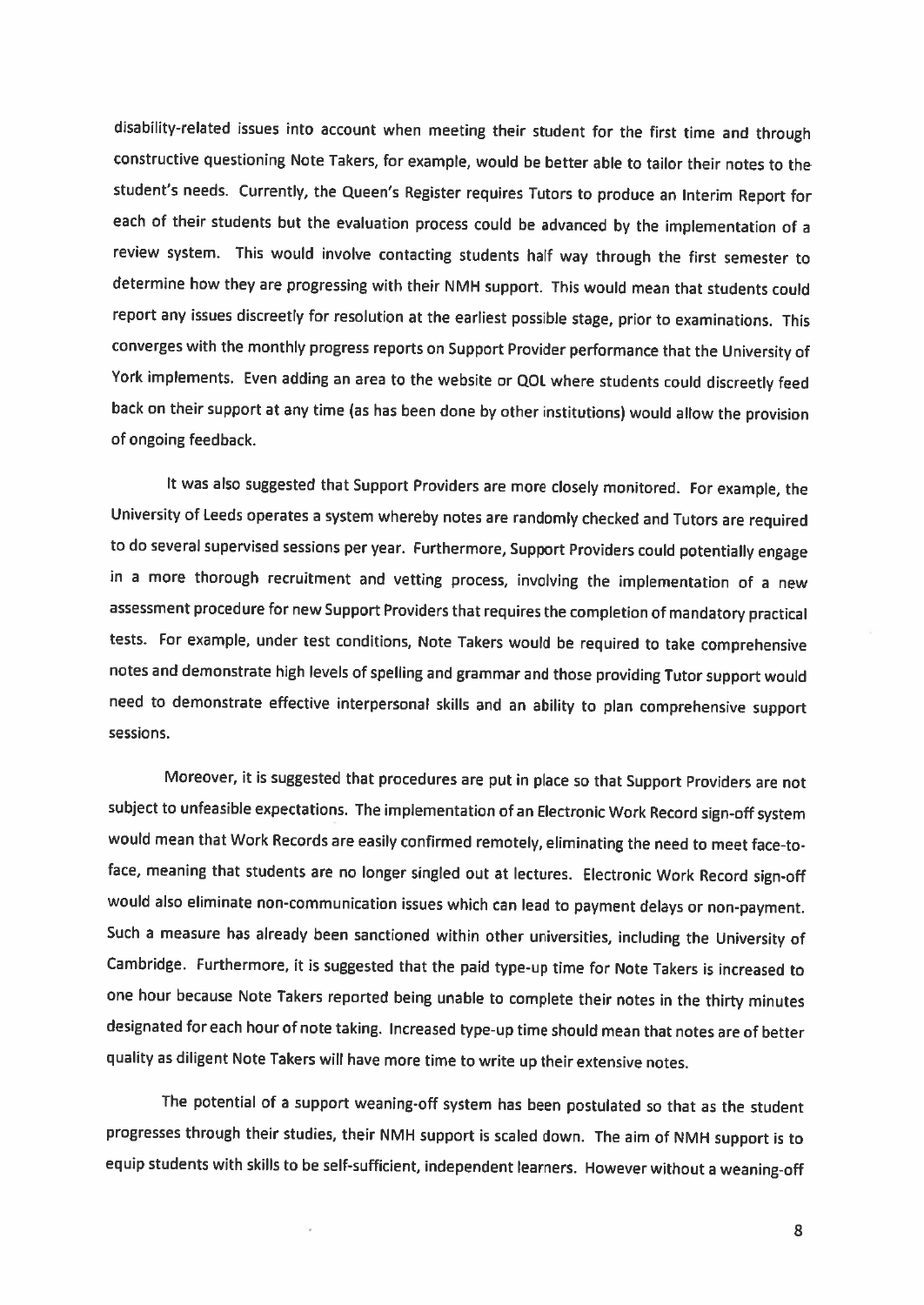process they may become overly dependent. The objective of the weaning-off system would be to produce independent graduates equipped with the transferrable skills required in the work place. However, because of the nature of some disabilities, the system would need to be selectively implemented.

In addition, students have noted that they would like the opportunity to communicate with other students with disabilities, particularly those who have experience of the NMH Support system. Manchester Metropolitan University for example, has instigated <sup>a</sup> peer mentoring service whereby current students help with the transition of peers with disabilities, while simultaneously developing their own transferrable skills that will be beneficial to them in their search for graduate employment (Equality Challenge Unit, 2014). Taking <sup>a</sup> slightly different approach, the University of Liverpool has <sup>a</sup> forum where students with disabilities can discuss their suppor<sup>t</sup> and ge<sup>t</sup> advice and guidance from peers.

#### Mainstreaming Recommendations

Mainstreaming suppor<sup>t</sup> is the key to ensuring wider acceptance of NMH support. Promoting student acceptance would result in <sup>a</sup> variety of beneficial outcomes including diminishing the stigma attached to NMH support. This should result in students taking greater responsibility for and ownership of their suppor<sup>t</sup> packages, this in turn ensuring that the NMH suppor<sup>t</sup> is tailored specifically to their needs. As the study revealed, using <sup>a</sup> high level of structured suppor<sup>t</sup> can make the difference between students achieving <sup>a</sup> 2.1 or <sup>a</sup> 2.2 so enhancing student acceptance is crucial for job market competitiveness. Another suggestion is the provision of services for Support Providers such as access to Wi-Fi, Queen's Online and Queen's email addresses which would demonstrate the importance the University places on NMH Support and would allow Support Providers to perform their roles more effectively. Additionally, one suggestion was that academic staff should be <sup>g</sup>iven access to information regarding whether or not their students are using their NMH support. This would allow them to make more informed decisions with regards to coursework extensions.

## **Limitations**

In spite of the range of recommendations that have come from this project, every study has limitations and these must be highlighted. Firstly, the focus group participants were recruited via email and as <sup>a</sup> result would have included <sup>a</sup> large number of individuals who already had acceptance of their disability. Also, this method of recruitment meant that certain disabilities were underrepresented, for example ASD students because of communication difficulties or students who perceived stigma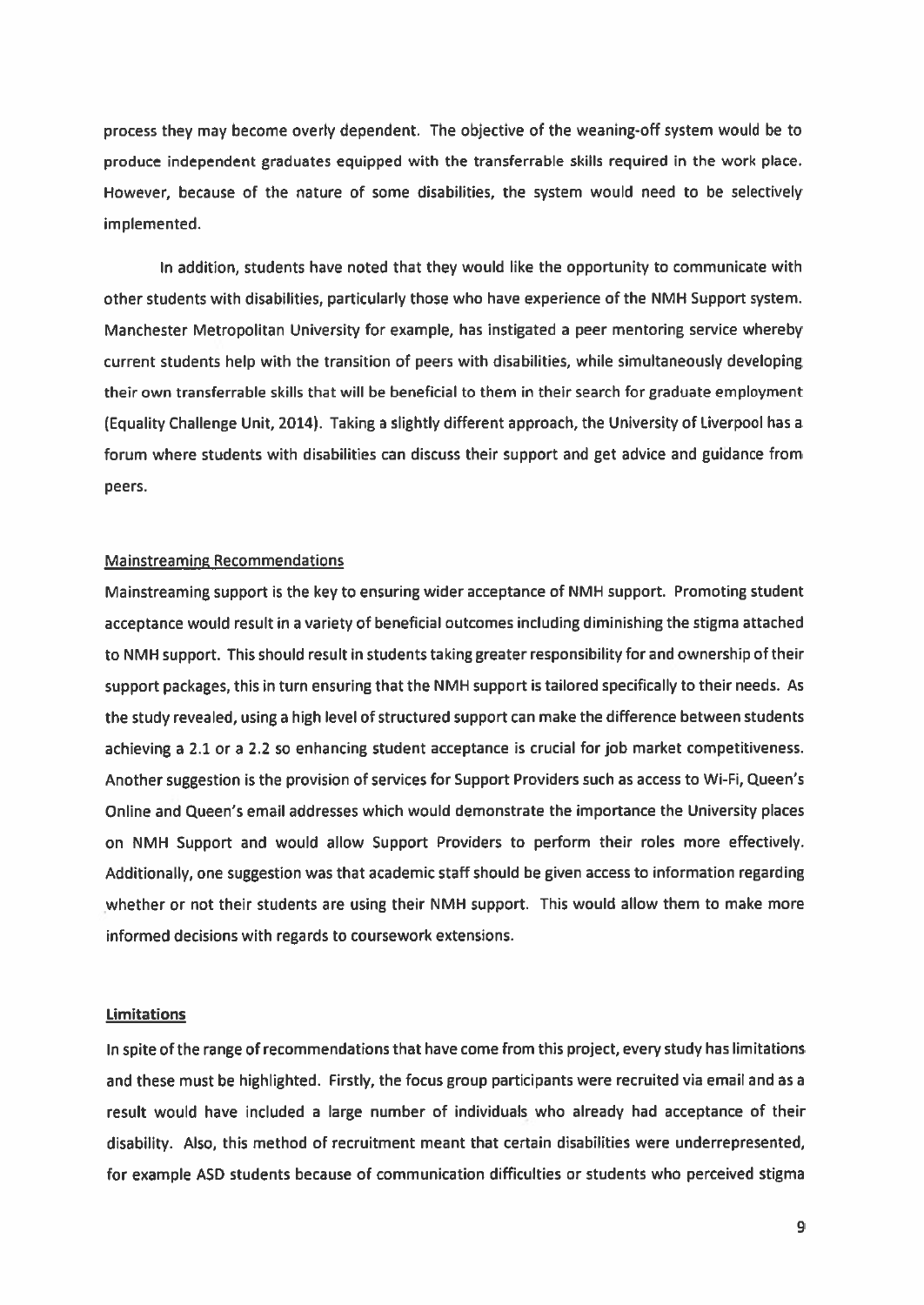attached to NMH 5uppart. When interpreting the survey results, it was also necessary to remember that many of the individuals who responded to the survey tended to have had either <sup>a</sup> very good experience or a very bad experience. Therefore, at this point, it is essential to mention that as the researcher, <sup>I</sup> was able to ignore incongruent responses, although in some cases these may have arisen through communication or language difficulties.

<sup>A</sup> methodological short coming with the statistical analysis meant that the same student may have appeared several times from having used the same type(s) of NMH support each year over the duration of their degree programme. The year that the student was in while using the support may have also had an impact on usage. However, as data recording the precise level each student was in while using the support was not kept, it was not possible to break down the support usage by stage. There was no record of whether <sup>a</sup> student was repeating <sup>a</sup> year for example. If such data was available, perhaps there would have been more significant results. Furthermore, no baseline scores indicating how students were performing prior to support implementation were available for interpretation. Even for future research, such <sup>a</sup> baseline would be almost impossible to obtain unless the students had taken the exact same qualification previously. The idea of having <sup>a</sup> control group who did not receive disability-related support would be unethical and would fail to take account of the premise that each individual, regardless of their disability, has <sup>a</sup> different starting ability.

# **Conclusions**

Regardless of the limitations, this study provided an excellent insight into student and professional perceptions of NMH support. The overall consensus was that NMH support is very important to the academic achievement of students with disabilities and so the work of the Queen's Register of Support Providers, over the six year period must be highly commended. It is suggested that this research is updated on <sup>a</sup> yearly basis by small-scale consultations with students conducted by staff. In conclusion, the core premises of the current report are that the views of the students and the associated professionals will be considered alongside the recommendations and that NMH support is delivered as efficiently and effectively as possible, facilitating optimal student achievement and experience, in line with Vision 2020.

# Summary of Suggested Recommendations

- •Extension of ASD Tutor Role
- •Implementation of Support Packages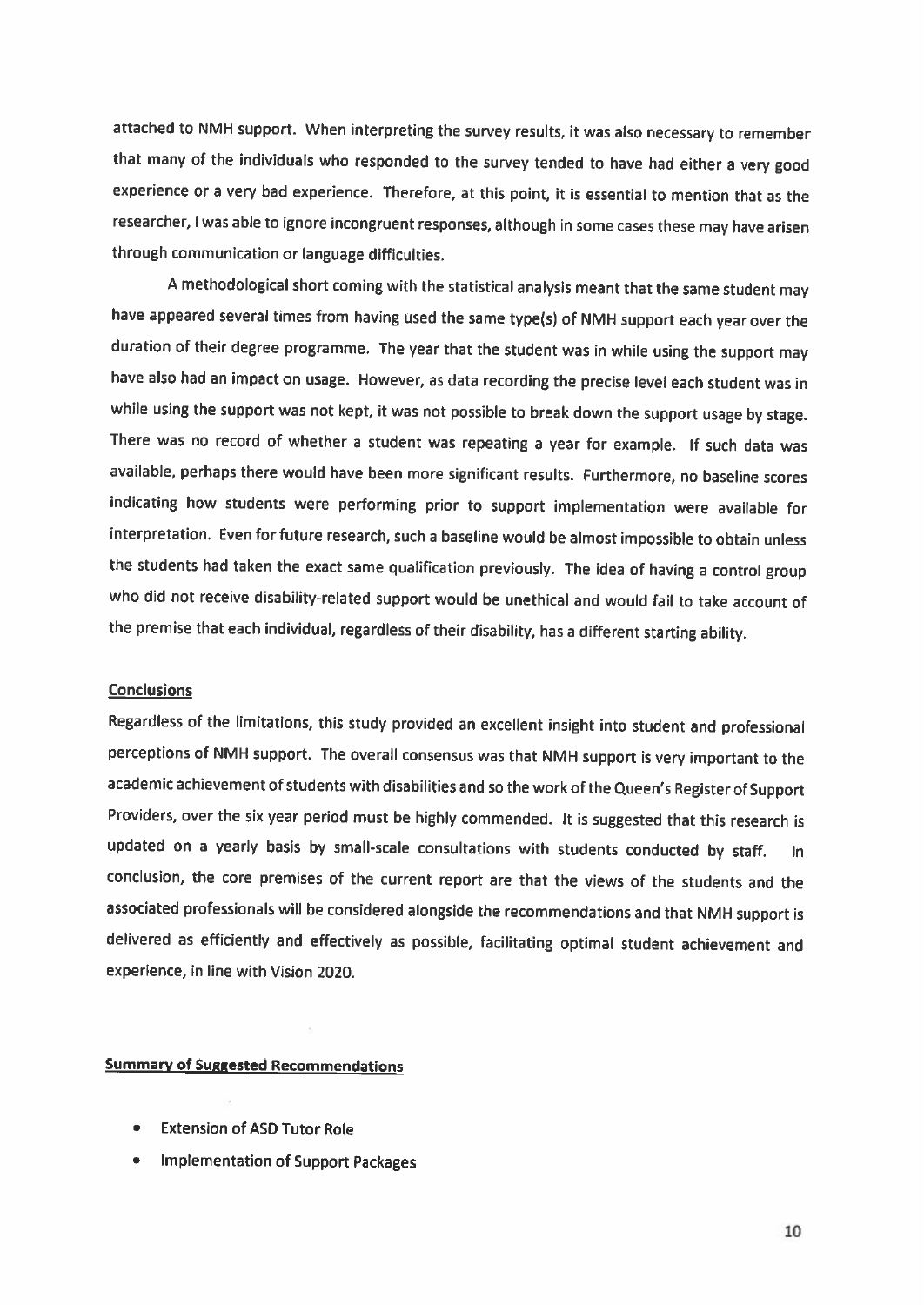- •Subject-5pecific Note Takers for STEM students
- Support Providers informed about their students' disabilities
- •Review System for Support Providers
- •Support Provider recruitment and vetting process
- •Electronic Work Record sign-off system
- •Increase in Note Taker type-up time
- •Support weaning-off system
- Promotion of student acceptance
- Provision of services for Support Providers e.g. Wi-Fi
- Link between NMH support utilisation and in School academic extensions